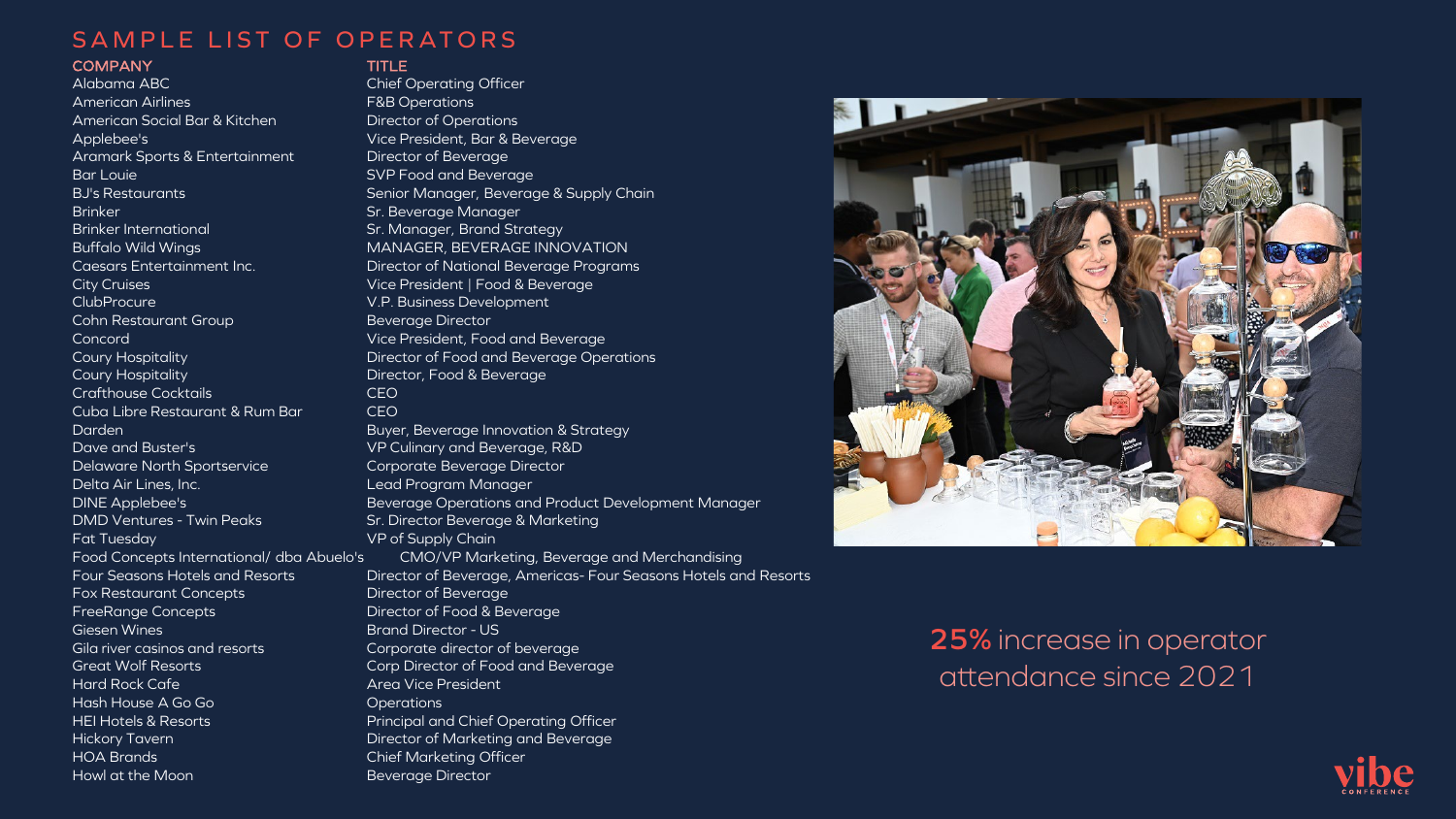# SAMPLE LIST OF OPERATORS

### COMPANY TITLE

**A**<br>Hyatt Hotels Corporation **idaho State Liquor Division<br>IHG you are instrumental to the success**  Il Fornaio Talent Acquisition & Training Manager **InterContinental Hotels Group** Il Fornaio Cucina Italiana November 2014 - Mine Director Island's Fine Burgers and Drinks Digital Marketing Manager Jimmy Buffett's Margaritaville State State State Sr Director of Ops and F&B Jon Taffer Vice President & Chief of Staff Landry's DVP Wine and Spirits Lazy Dog Restaurant & Bar Director of Marketing Legends Hospitality Vice President of Beverage Live Nation / House of Blues National Operations / Beverage Buyer Makeready Vice President, Food & Beverage Marriott International and SVP, F+B Marriott Vacations Worldwide **Associate Director, F&B** North Carolina ABC Commission Director of Product and Pricing Norwegian Cruise Line Corporate Beverage Specialist Omni Hotels & Resorts VP Rooms and Food & Beverage On the Border Mexican Grill and Cantina Restaurants Chief Marketing Officer Out West Restaurant Group Chief Executive Officer P.F. Chang's **Sr. Beverage Marketing Manager** Sr. Beverage Marketing Manager Pacifica Hotel Company VP Corp F&B Pacifica Hotels **Corporate Mixologist** Pappas Restaurants Beverage Director Paul Martin's American Grill VP Marketing Pedal Haus Brewery **Chief Operating Officer** Chief Operating Officer Pedal Haus Brewery, Sake Haus, Lucky's CEO & Founder Penn National Gaming Vice President Pennsylvania Liquor Control Board Director of Wholesale Operations Prime **CEO** Red Robin **Category Manager** Rock & Brews Beverage Director Round Table Pizza **VP** of Operations Royal Caribbean International Sr. Beverage Operations Analyst Rusty Bucket Restaurant & Tavern Senior Beverage Operations Manager

Corporate Director, Events Corporate Director of Operations Deputy Director of Procurement and Distribution Dir, Global F&B Manager, F&B Concepts and Innovation Royal Caribbean Cruise Lines **Director Beverage Operations and Innovation**